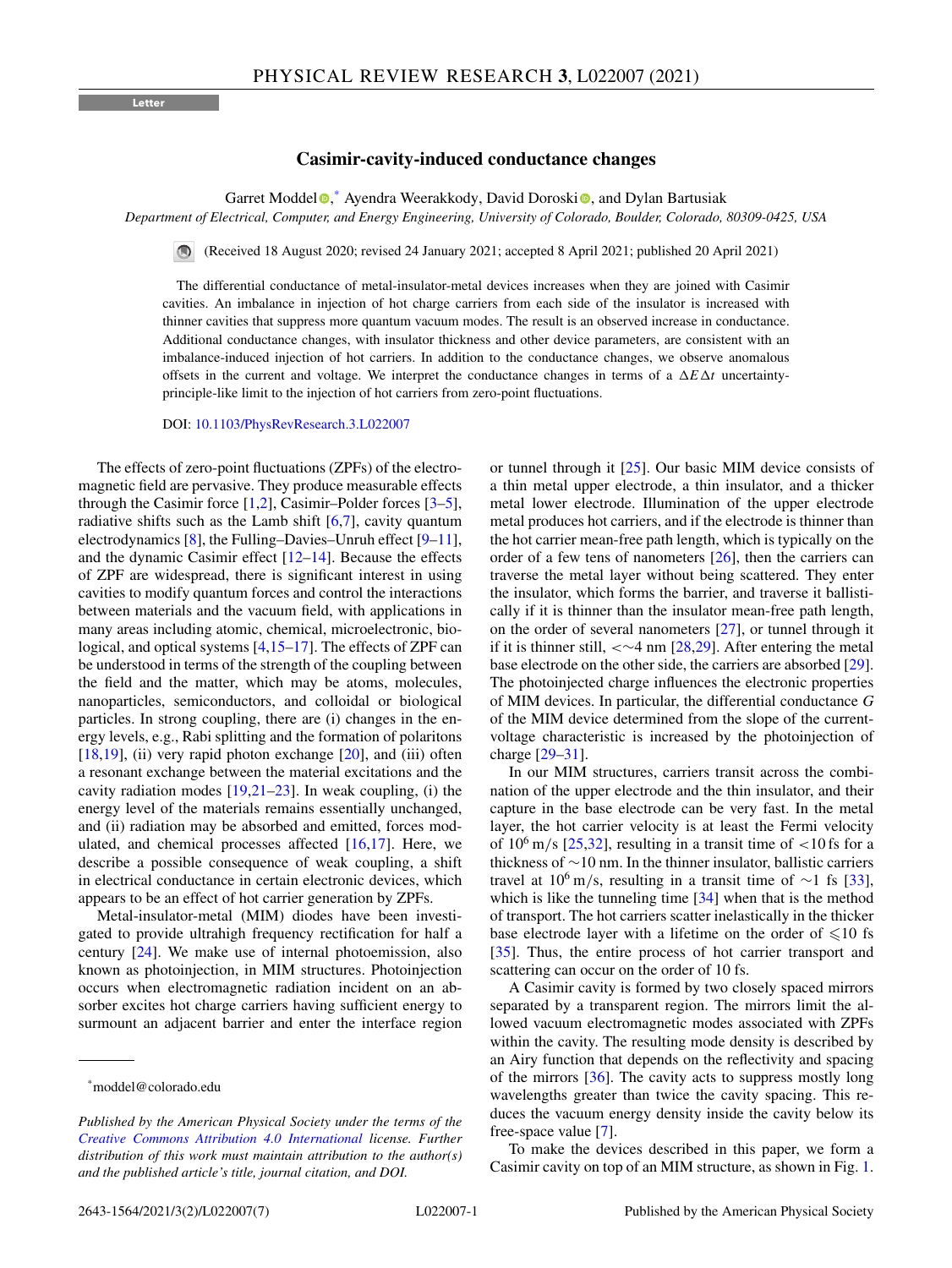<span id="page-1-0"></span>

FIG. 1. Cross-section of a Casimir-cavity photoinjector. Except where noted, devices incorporate the materials shown in the figure.

We use these Casimir-cavity photoinjectors to test the effects of ZPFs on the differential conductance of the devices.

In this rapid communication, after describing the device fabrication, we present a series of graphs showing variations in the conductance as a function of device parameters. We describe how the Casimir cavity could break a balance between the injection of charge from opposing electrodes to produce the conductance change. The results are interpreted in terms of the femtosecond response of the device and an uncertaintyprinciple-like relation that has been proposed to constrain interaction with the ZPFs. We also describe an observed anomalous current and our attempts thus far to eliminate it. The observed variations in conductance with the thicknesses of three different parts of the device and with the area provide support for the effects being due to injected carriers excited by ZPFs.

We fabricated Casimir-cavity photoinjector devices using microfabrication techniques that we developed to form MIM diodes for ultrafast rectification applications [\[37,38\]](#page-5-0). Two different fabrication techniques were employed, with both types of devices showing the variation of conductance described here. Submicron devices were fabricated using a germanium shadow-mask (GSM) process, and larger area devices were fabricated using standard photolithography.

To form devices using the GSM process [\[37\]](#page-5-0), a 250-nmwide germanium bridge was formed over an SiO<sub>2</sub>-coated surface of a silicon wafer. The 38-nm Ni base electrode was angle evaporated under the bridge from one side, followed by a combination of native oxide growth of NiO and sputter deposition of  $Al_2O_3$  to form the insulator. We then angle evaporated the Pd upper electrode layer from the opposite side of the bridge. The resulting overlap of the two metals formed an ellipse with an area of  $0.02 \pm 0.006 \,\mu \text{m}^2$ , as shown in Fig. 2. After we removed the germanium bridge, a Casimir cavity was formed over the MIM structure by spinning on polymethyl methacrylate (PMMA) and coating it with a 150-nm aluminum reflector. In addition to providing a reduced density of ZPF modes, the Casimir cavity encapsulates and stabilizes the MIM structure, blocking further oxidation.

Devices having larger areas were fabricated using standard photolithographic techniques with a 50-nm-thick Ni base electrode and a cavity material consisting of sputter-deposited SiO2. Details of device fabrication by both methods are provided in the Supplemental Material [\[39\]](#page-5-0).



FIG. 2. Scanning electron microscope (SEM) image of a germanium shadow-mask (GSM) metal-insulator-metal (MIM) structure. Arrows indicate the thin Pd upper electrode, the thicker Ni base electrode, and the overlap region in the center, with an area of  $0.02 \pm 0.006 \,\mu\text{m}^2$ . The remaining lightest regions, in the center and at the far left- and right-hand sides, consist of both Ni and Pd layers with the insulator layer between them.

We carried out current-voltage measurements using highprecision instrumentation connected in a four-point measurement configuration to avoid the effect of lead resistance. The base electrode is the electrical ground, as shown in Fig. 1, with a positive current corresponding to the direction of the arrow. All measurements were carried out at room temperature. Additional detail is given in the Supplemental Material [\[39\]](#page-5-0). We confirmed the reported trends in over 550 MIM-based devices produced in 15 different batches. Virtually all the devices with working (nonshorted) MIM structures exhibited the type of characteristics shown in Fig.  $3(a)$ . There were, however, significant device-to-device variations even for devices fabricated under nominally the same conditions. In fabricating and testing tens of thousands of MIM devices, we generally find a wide range of resistances for nominally the same fabrication conditions due to slight variations in the insulator thickness [\[38\]](#page-5-0), which is <10 lattice constants thick. Measurement results presented in Fig. [4](#page-3-0) for the standard photolithography devices are averages across each wafer.

The electrical responses of two MIM devices, each with an adjoining Casimir cavity, are shown in Fig.  $3(a)$ . The devices for Figs.  $3(a)$  and  $3(b)$  were fabricated using the GSM process. For a device with a 33-nm cavity thickness and a refractive index of approximately 1.5, the cavity cutoff wavelength approaches 100 nm. Because the absorbance of the PMMA that fills the cavity rises sharply for wavelengths  $\langle 250 \text{ nm},$ the actual cutoff wavelength is  $>100 \text{ nm}$  [\[40\]](#page-5-0). To check that observed variation is not the result of some special property of PMMA, we also measured the thickness dependence for an  $SiO<sub>2</sub>$ -filled cavity and found a similar variation with thickness, as shown in Fig.  $3(b)$ . The larger *G* for the  $SiO<sub>2</sub>$ -filled cavities is likely due to a slightly thinner insulator, and the larger near-ultraviolet (UV) transparency of  $SiO<sub>2</sub>$  than PMMA [\[40\]](#page-5-0) (see Table 1 of the Supplemental Material [\[39\]](#page-5-0)). To check that the *G* variations are due to the cavity and not just the additional cavity dielectric, we formed devices with and without top mirrors and found that the mirrors are required to change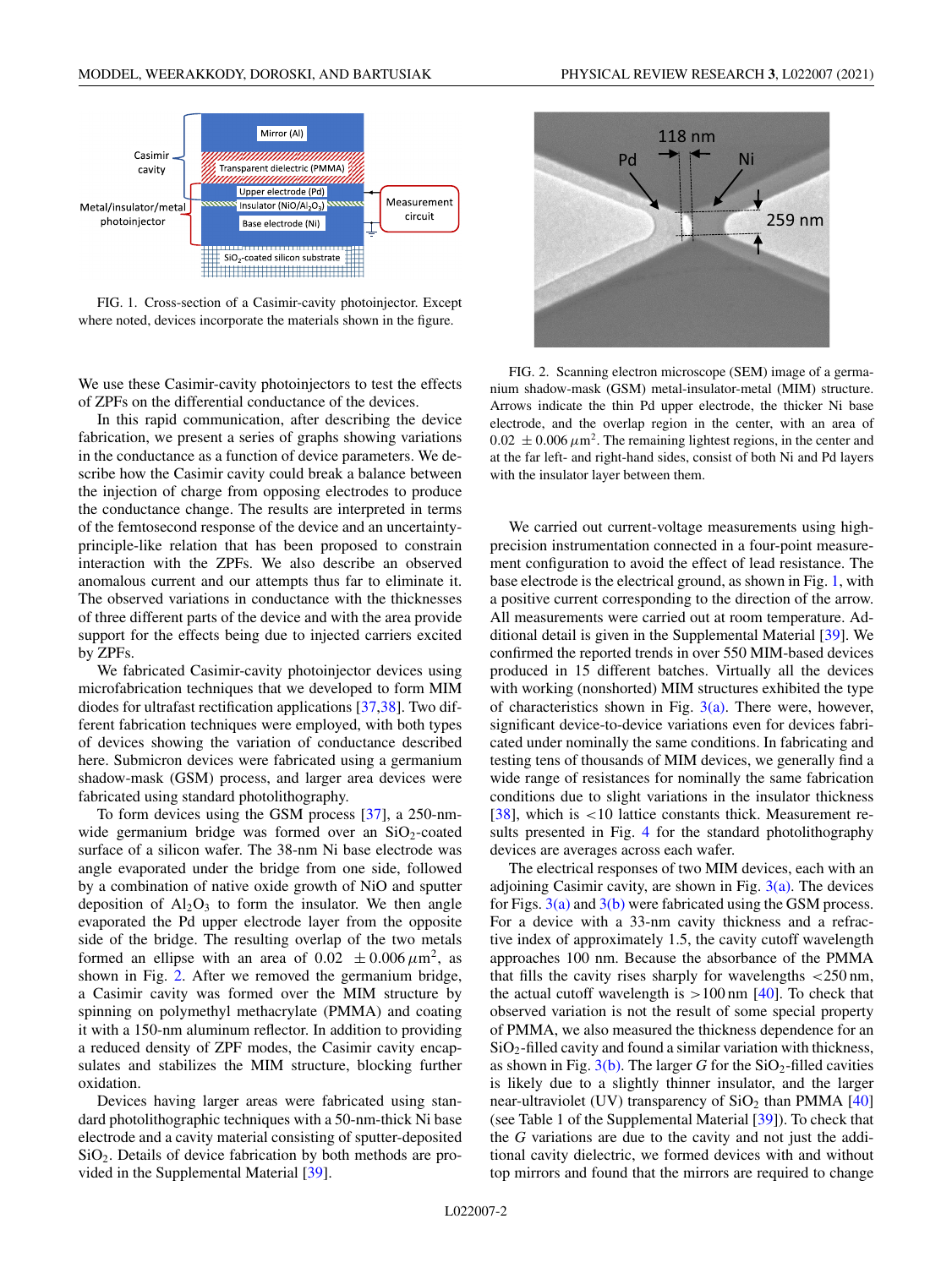<span id="page-2-0"></span>

FIG. 3. Effect of Casimir-cavity dielectric thickness. (a) Current as a function of voltage for Casimir photoinjectors having a thin and a very thick polymethyl methacrylate (PMMA) cavity, showing respective differential conductance values at 0 V and *G* of 1 mS and 20 μS. (b) *G* as a function of cavity thickness. These devices were fabricated using the germanium shadow-mask (GSM) process, with dimensions shown in Fig. [2.](#page-1-0) The thickness of the Ni base electrode, the insulator effective thickness, and Pd upper electrode thickness are 38, 2.3, and 8.3 nm, respectively, for the PMMA cavity devices, but a thinner 1.9-nm insulator for the  $SiO<sub>2</sub>$  cavity devices.

*G*, as shown in the Supplemental Material [\[39\]](#page-5-0). To check if the conductance changes might somehow result from current leakage through the cavity transparent dielectric, we measured the resistance through the dielectric for three devices with dielectric layer thicknesses ranging from 33 to 79 nm. In each case, the resistance through the transparent dielectric is at least a factor of  $10<sup>6</sup>$  greater than the resistance through the MIM structure, precluding such current leakage as the source for the observed effects.

For an MIM device in equilibrium, any carriers excited by ZPFs and injected into the insulator from the upper electrode would be balanced by ZPF-excited hot carriers from the base electrode. We hypothesize that the presence of the Casimir cavity breaks this balance, resulting in a change in the net injection rate and hence increased *G*. This imbalance is discussed in greater detail after the presentation of the results. Because cavities suppress zero-point electromagnetic modes having wavelengths greater than twice the cavity thickness, reducing the cavity thickness increases the range of suppressed wavelengths. We would therefore expect an increase in *G* for decreasing cavity thickness, a trend that can be seen in Fig. 3(b).

Examining the results of Fig.  $3(b)$  further, we would expect wavelengths in the visible range to dominate the response because, for near-UV wavelengths <250 nm, the PMMA becomes highly absorptive [\[40\]](#page-5-0), and the infrared response is limited because the available vacuum energy density falls off with the cube of the wavelength. Although the vacuum energy density in ideal Casimir cavities varies inversely with the thickness cubed [\[7\]](#page-4-0), we would not expect the conductance to exhibit such a cubic dependence because there are multiple energy-dependent mechanisms in play, including (i) variations of photoinjection yield with photon energy, as described by extensions of Fowler's theory of photoemission [\[41\]](#page-5-0); (ii) the interband transition threshold of Pd [\[42\]](#page-5-0), which limits the transport of high-energy carriers; (iii) the energy-dependent reflectivity of the mirrors and absorptivity of the transparent dielectric; and (iv) the energy dependence of hot carrier scattering [\[43\]](#page-5-0).

Additional evidence that the observed effects are due to injected charge can be seen in variations of *G* with upper electrode and insulator thicknesses. Whatever we can do to increase the photoinjection efficiency will allow a greater suppression of that injection by the Casimir cavity. That, in turn, increases the imbalance between the injection from the base electrode and from the upper electrode and provides a greater net photoinjection rate. As the thickness of the upper electrode increases, a decreasing fraction of photoexcited electrons passes through the metal layer and into the insulator before being scattered, resulting in a falloff of photoinjection efficiency with thickness [\[44\]](#page-5-0). Opposing this trend, as the thickness decreases, the incident photon absorption decreases, and the reflectivity decreases, which reduces suppression of electromagnetic modes in the Casimir cavity [\[45\]](#page-5-0). The optical absorption depth of Pd is ∼10 nm for 0.4  $\mu$ m radiation [\[46\]](#page-5-0). Increasing the Pd thickness beyond that thickness increases the scattering loss for electrons passing through the upper electrode without substantially increasing the incident photon absorption, and decreasing the thickness reduces the absorption. Therefore, we would expect *G* to peak roughly at that thickness, which is what we observed, as shown in Fig.  $4(a)$ . In general, tunneling conductance decreases exponentially with insulator thickness [\[47\]](#page-5-0), and therefore, *G* would follow an exponential trend if its magnitude is determined by charge injection. This is confirmed in Fig. [4\(b\).](#page-3-0)

The conductance should vary linearly with device area. This is confirmed for our devices, as shown Fig. [4\(c\),](#page-3-0) where *G* is plotted as a function of device area. The linear variation is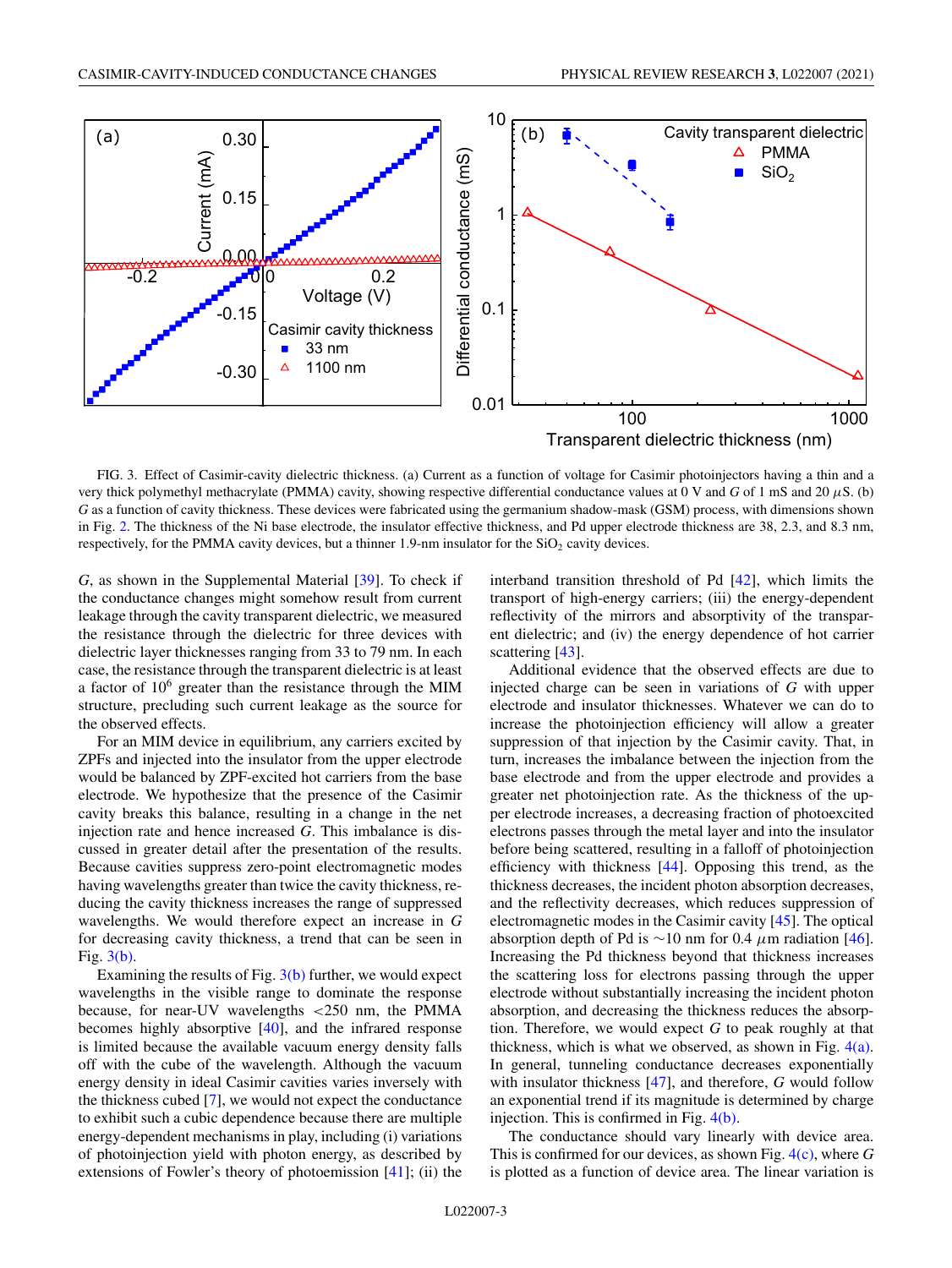<span id="page-3-0"></span>

FIG. 4. Effect of varying charge injection. Differential conductance (*G*) per unit area as a function of (a) upper electrode thickness and (b) effective insulator thickness. (c) Device area. The insulator effective thickness for (a) and (c) is 5 nm, the Pd upper electrode thickness for (b) and (c) is 12 nm, and the Casimir-cavity  $SiO<sub>2</sub>$  thickness is 12 nm for all three sets. The data for (a) and (b) are averaged from devices having areas of 6.25 to 10 000  $\mu$ m<sup>2</sup>.

consistent with *G* being due to the hot electron injection and not an artifact arising from a different part of the device or measurement circuit.

The hot carriers could be electrons, holes, or a combination of the two. For the materials used in the study—Pd for the upper electrode, NiO and  $Al_2O_3$  for the insulator—the effective barrier heights for electrons are ∼0.2 and 0.3 eV for NiO and  $Al_2O_3$ , respectively, whereas the respective barrier heights for holes are 3.2 and 5.9 eV [\[39,48\]](#page-5-0). For that reason, electrons are expected to dominate, but given that the likely transport mechanism is tunneling, probably both electrons and holes are injected [\[30\]](#page-5-0). The combination of the two could, in principle, give rise to an increase in conductance with no net current.

In addition to the changes in resistance reported here, a small anomalous offset current and voltage were observed in the Casimir photoinjector devices. This can be seen in Fig. 5, which shows the low voltage range of the devices presented in Fig.  $3(a)$ . With the base electrode as ground, a positive current flows from the upper electrode to the base electrode



FIG. 5. Small-voltage region of the current-voltage characteristic shown in Fig.  $3(a)$ . Because of an anomalous offset, the characteristics do not pass through the origin.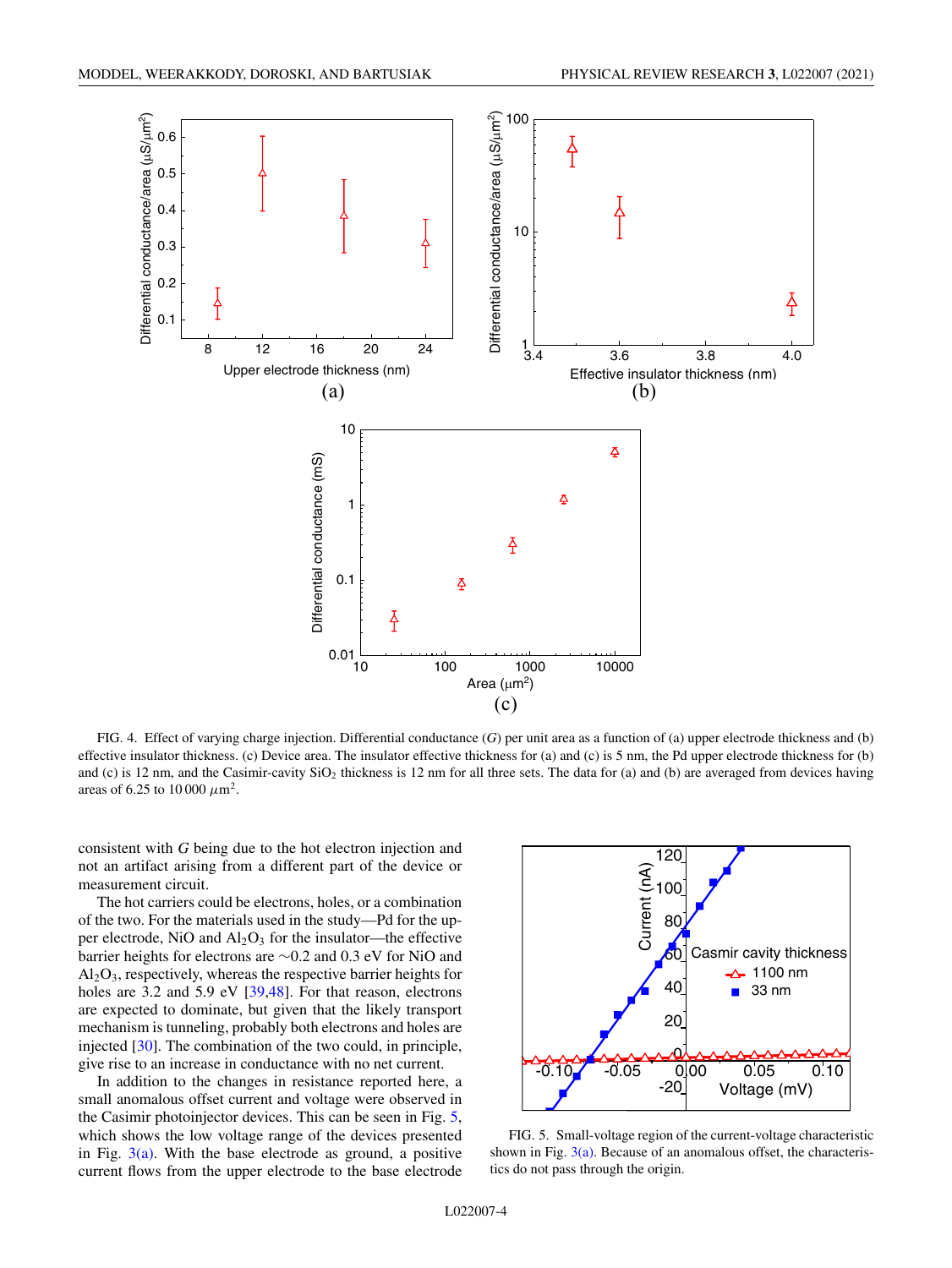<span id="page-4-0"></span>at 0 V. If we assume that ZPFs cannot be the power source, an external voltage source would be needed. As described in the Supplemental Material [\[39\]](#page-5-0), we carried out extensive experiments aimed at eliminating this offset, including developing an improved method for measuring low-current electrical characteristics, recalibrating instrumentation, producing temperature gradients to check for thermoelectric effects, making arrays to check that the voltage and current offsets scaled with the respective number of devices in series and in parallel (they did), investigating whether the voltage and current offsets might be transient and possibly a result of hysteresis during measurement (the currents are stable over a period of hours with no externally supplied power), and making sure that the devices are blocked completely from any stray light during measurement. Thus far, we have been unsuccessful in finding an artifact that would explain the anomaly. These offsets are small compared with the voltage and current ranges used to measure the differential conductance values and therefore do not affect those measurements. We describe these currents and voltages in more detail in a separate publication [\[49\]](#page-6-0).

Further considering the suggested current balance model, virtual hot carriers are excited in the upper electrode metal in response to internal ZPFs in the metal and in response to ZPFs associated with the impinging electromagnetic cavity modes. The hot carrier excitation mechanism may involve plasmonic modes propagating along the Casimir-cavity mirrors [\[50–52\]](#page-6-0). The thicker base electrode has no impinging electromagnetic modes to photoexcite hot carriers but compensates for that with a thicker region to provide more hot carriers from internal ZPFs. In equilibrium, the resulting virtual hot carrier injection in one direction balances that in the other direction. The addition of the Casimir cavity reduces the electromagnetic vacuum energy density impinging on the upper electrode to below its magnitude in free space. Our results provide evidence that the cavity upsets this balance and produces injection of real hot carriers across the insulator.

A different but instructive example of the generation of real particles by quantum vacuum fluctuations is the Fulling– Davies–Unruh effect, where quantum vacuum particles appear virtual to inertial observers but real to accelerated observers [\[53\]](#page-6-0). Another example is the dynamic Casimir effect, where vacuum-state excitations become real photons in response to moving mirrors  $[12,13]$ . In our charge-injection devices, we conjecture that it is the presence of the asymmetrically positioned Casimir cavity that manifests the real hot carriers.

We speculate on what special characteristics of ultrahighspeed MIM devices give rise to the observed conductance changes when they are joined with Casimir cavities. As discussed above, the transport and capture time for hot carriers in the MIM devices is several femtoseconds. It has been argued that an amount of energy  $\Delta E$  may be borrowed from ZPFs for a time  $\Delta t$  following an uncertainty-principle-like relation [\[54,55\]](#page-6-0), but experiments will likely expand understanding of the constraints involved [\[56\]](#page-6-0). For  $\Delta E \Delta t \sim \hbar/2$ , hot electrons from 1 eV excitation would be available for 0.3 fs. In that case, without sufficiently short transport and capture times, hot carriers would not manifest measurable effects. If this  $\Delta E \Delta t$  limitation applies, it would explain the need for ultrafast devices like MIM diodes to produce the observed effects.

In conclusion, the cause for the conductance changes we observe in joining MIM devices with Casimir cavities appears to be the injection of hot carriers into the devices. The changes are consistent with reduced electromagnetic radiation from ZPFs impinging on the device from the cavity side of the device, with larger changes occurring for thinner cavities. Variations in the effect with the photoinjecting metal thickness and transport insulator thickness support the photoinjection model of operation. The reason that such conductance changes occur in MIM devices could be that, for the observed effects to manifest, the ultrafast hot carrier transport and capture of the MIM device is required.

We thank P. C. W. Davies, E. A. Cornell, J. Maclay, and M. J. Estes for insightful comments on our results and M. Mc-Connell and R. Cantwell for help in verifying and improving the measurements. Much of the work was supported by The Denver Foundation, which we gratefully acknowledge. A portion of this work was performed in the UCSB Nanofabrication Facility, an open access laboratory.

- [1] H. B. G. Casimir, On the attraction between two perfectly conducting plates, in *Proceedings of the Koninklijke Nederlandse Akademie van Wetenschappen* (1948), Vol. 51, p. 793.
- [2] S. K. Lamoreaux, Demonstration of the Casimir Force in the 0.6 to 6 μm Range, [Phys. Rev. Lett.](https://doi.org/10.1103/PhysRevLett.78.5) **78**, 5 (1997).
- [3] H. B. G. Casimir and D. Polder, The influence of retardation on the London–van der Waals forces, Phys. Rev. **73**[, 360 \(1948\).](https://doi.org/10.1103/PhysRev.73.360)
- [4] M. Bordag, G. L. Klimchitskaya, U. Mohideen, and V. M. Mostepanenko, *Advances in the Casimir effect* (Oxford University Press, Oxford, 2009), Vol. 145.
- [5] D. Dalvit, P. Milonni, D. Roberts, and F. DeRosa (eds.), *Casimir Physics, Lecture Notes in Physics* (Springer, Berlin, 2011), Vol. 834.
- [6] W. E. Lamb Jr. and R. C. Retherford, Fine structure of the [hydrogen atom by a microwave method,](https://doi.org/10.1103/PhysRev.72.241) Phys. Rev. **72**, 241 (1947).
- [7] P. W. Milonni, *The Quantum Vacuum* (Academic Press, Boston, 1994).
- [8] P. R. Berman (ed.), *Cavity Quantum Electrodynamics* (Academic Press, San Diego, 1994).
- [9] S. A. Fulling, Nonuniqueness of canonical field quantization in Riemannian space-time, Phys. Rev. D **7**[, 2850 \(1973\).](https://doi.org/10.1103/PhysRevD.7.2850)
- [10] P. C. Davies, Scalar production in Schwarzschild and Rindler metrics, [J. Phys. A Math. Gen.](https://doi.org/10.1088/0305-4470/8/4/022) **8**, 609 (1975).
- [11] [W. G. Unruh, Notes on black-hole evaporation,](https://doi.org/10.1103/PhysRevD.14.870) Phys. Rev. D **14**, 870 (1976).
- [12] G. Moore, Quantum theory of the electromagnetic field in a [variable-length one-dimensional cavity,](https://doi.org/10.1063/1.1665432) J. Math. Phys. **11**, 2679 (1970).
- [13] S. A. Fulling and P. C. Davies, Radiation from a moving mirror [in two dimensional space-time: Conformal anomaly,](https://doi.org/10.1098/rspa.1976.0045) Proc. R. Soc. A **348**, 393 (1976).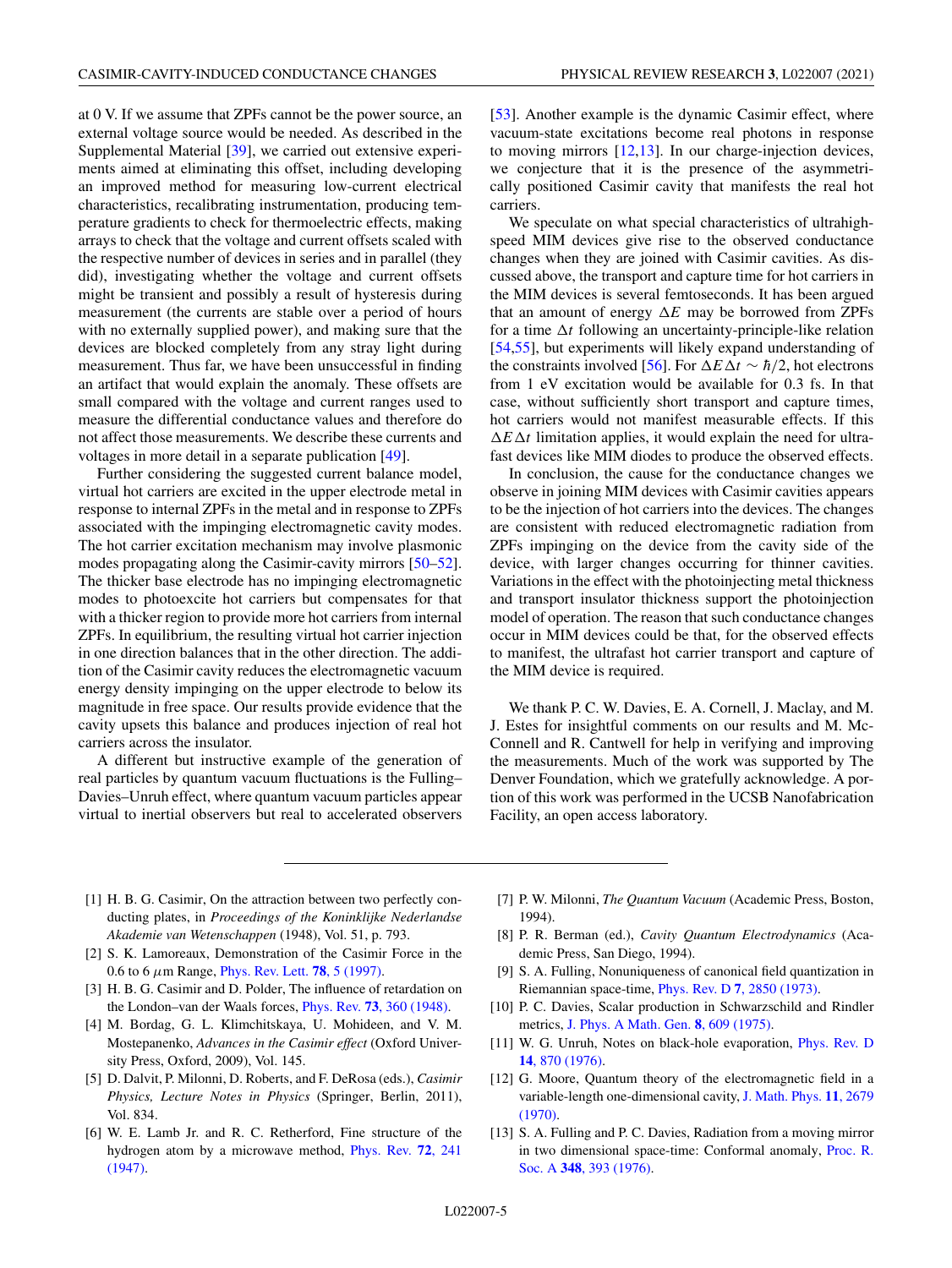- <span id="page-5-0"></span>[14] C. M. Wilson, G. Johansson, A. Pourkabirian, M. Simoen, J. R. Johansson, T. Duty, and P. Delsing, Observation of the [dynamical Casimir effect in a superconducting circuit,](https://doi.org/10.1038/nature10561) Nature **479**, 376 (2011).
- [15] R. Miller, T. E. Northup, K. M. Birnbaum, A. Boca, A. D. Boozer, and H. J. Kimble, Trapped atoms in cavity QED: [Coupling quantized light and matter,](https://doi.org/10.1088/0953-4075/38/9/007) J. Phys. B **38**, S551 (2005).
- [16] [D. P. Sheehan, Casimir chemistry,](https://doi.org/10.1063/1.3224158) J. Chem. Phys. **131**, 104706 (2009).
- [17] J. Galego, C. Climent, F. J. Garcia-Vidal, and J. Feist, Cavity Casimir-Polder Forces and Their Effects in [Ground-State Chemical Reactivity,](https://doi.org/10.1103/PhysRevX.9.021057) Phys. Rev. X **9**, 021057 (2019).
- [18] R. F. Ribeiro, L. A. Martínez-Martínez, M. Du, J. Campos-Gonzalez-Angulo, and J. Yuen-Zhou, Polariton chemistry: [Controlling molecular dynamics with optical cavities,](https://doi.org/10.1039/C8SC01043A) Chem. Sci. **9**, 6325 (2018).
- [19] E. Orgiu, J. George, J. A. Hutchison, E. Devaux, J. F. Dayen, B. Doudin, F. Stellacci, C. Genet, J. Schachenmayer, C. Genes, G. Pupillo, P. Samorì, and T. W. Ebbesen, Conductivity in organic [semiconductors hybridized with the vacuum field,](https://doi.org/10.1038/nmat4392) Nat. Mater. **14**, 1123 (2015).
- [20] A. Canaguier-Durand, E. Devaux, J. George, Y. Pang, J. A. Hutchison, T. Schwartz, C. Genet, N. Wilhelms, J. M. Lehn, and T. W. Ebbesen, Thermodynamics of molecules strongly coupled to the vacuum field, [Angewandte Chemie Int. Ed.](https://doi.org/10.1002/anie.201301861) **52**, 10533 (2013).
- [21] G. Khitrovai, H. M. Gibbs, M. Kira, S. W. Koch, and A. Scherer, [Vacuum Rabi splitting in semiconductors,](https://doi.org/10.1038/nphys227) Nat. Phys. **2**, 81 (2006).
- [22] J. Feist and F. J. Garcia-Vidal, Extraordinary Exciton Conduc[tance Induced by Strong Coupling,](https://doi.org/10.1103/PhysRevLett.114.196402) Phys. Rev. Lett. **114**, 196402 (2015).
- [23] J. Galego, F. J. Garcia-Vidal, and J. Feist, Suppressing photo[chemical reactions with quantized light fields,](https://doi.org/10.1038/ncomms13841) Nat. Commun. **7**, 13841 (2016).
- [24] M. Heiblum, S. Wang, J. Whinnery, and T. Gustafson, Characteristics of integrated MOM junctions at DC and at optical frequencies, [IEEE J. Quantum Electron.](https://doi.org/10.1109/JQE.1978.1069765) **14**, 159 (1978).
- [25] R. Williams, Injection by internal photoemission, in *Semiconductors and Semimetals* (Academic Press, New York, 1970), Vol. 6, pp. 97–139.
- [26] [D. Gall, Electron mean free path in elemental metals,](https://doi.org/10.1063/1.4942216) J. Appl. Phys. **119**, 085101 (2016).
- [27] L. Nelson and D. E. Anderson, Hot-electron transfer through thin-film Al-Al<sub>2</sub>O<sub>3</sub> triodes, [J. Appl. Phys.](https://doi.org/10.1063/1.1707893) **37**, 66 (1966).
- [28] J. G. Simmons, Potential barriers and emission-limited current [flow between closely spaced parallel metal electrodes,](https://doi.org/10.1063/1.1702884) J. Appl. Phys. **35**, 2472 (1964).
- [29] J. Kadlec and K. H. Gundlach, Results and problems of internal [photoemission in sandwich structures,](https://doi.org/10.1002/pssa.2210370102) Phys. Status Solidi A **37**, 11 (1976).
- [30] D. A. Kovacs, J. Winter, S. Meyer, A. Wucher, and D. Diesing, Photo and particle induced transport of excited carriers in thin film tunnel junctions, Phys. Rev. B **76**[, 235408 \(2007\).](https://doi.org/10.1103/PhysRevB.76.235408)
- [31] F. Wang and N. A. Melosh, Theoretical analysis of hot electron collection in metal-insulator-metal devices, in *Next Generation (Nano) Photonic and Cell Technologies for Solar Energy*

*Conversion II* (International Society for Optics and Photonics, Bellingham, WA, 2011), Vol. 8111, p. 81110O.

- [32] E. Knoesel, A. Hotzel, and M. Wolf, Ultrafast dynamics of hot electrons and holes in copper: Excitation, energy relaxation, and transport effects, Phys. Rev. B **57**[, 12812 \(1998\).](https://doi.org/10.1103/PhysRevB.57.12812)
- [33] M. Heiblum and M. V. Fischetti, Ballistic hot-electron transistors, [IBM J. Res. Dev.](https://doi.org/10.1147/rd.344.0530) **34**, 530 (1990).
- [34] H. Q. Nguyen, P. H. Cutler, T. E. Feuchtwang, Z.-H. Huang, Y. Kuk, P. J. Silverman, A. A. Lucas, and T. E. Sullivan, Mechanisms of current rectification in an STM tunnel junction and [the measurement of an operational tunneling time,](https://doi.org/10.1109/16.43771) IEEE Trans. Electron Devices **36**, 2671 (1989).
- [35] M. Bauer, A. Marienfeld, and M. Aeschlimann, Hot electron lifetimes in metals probed by time-resolved two-photon photoemission, [Prog. Surf. Sci.](https://doi.org/10.1016/j.progsurf.2015.05.001) **90**, 319 (2015).
- [36] A. Lambrecht, M. T. Jaekel, and S. Reynaud, The [Casimir force for passive mirrors,](https://doi.org/10.1016/S0375-9601(96)00885-7) Phys. Lett. A **225**, 188 (1997).
- [37] B. Pelz and G. Moddel, Demonstration of distributed capacitance compensation in a metal-insulator-metal infrared rectenna incorporating a traveling-wave diode, J. Appl. Phys. **125**, [234502 \(2019\); see supplement for additional fabrication infor](https://doi.org/10.1063/1.5083155)mation.
- [38] S. B. Herner, A. Belkadi, A. Weerakkody, B. Pelz, and G. Moddel, Responsivity-resistance relationship in MIIM diodes, [IEEE J. Photovolt.](https://doi.org/10.1109/JPHOTOV.2018.2791421) **8**, 499 (2018).
- [39] See Supplemental Material at https://link.aps.org/supplemental/ [10.1103/PhysRevResearch.3.L022007](https://link.aps.org/supplemental/10.1103/PhysRevResearch.3.L022007) for details about device fabrication and measurement.
- [40] H. M. Zidan and M. Abu-Elnader, Structural and optical properties of pure PMMA and metal chloride-doped PMMA films, Physica B **355**[, 308 \(2005\).](https://doi.org/10.1016/j.physb.2004.11.023)
- [41] H. Chalabi, D. Schoen, and M. L. Brongersma, Hot-electron [photodetection with a plasmonic nanostripe antenna,](https://doi.org/10.1021/nl4044373) Nano Lett. **14**, 1374 (2014).
- [42] G. Tagliabue, A. S. Jermyn, R. Sundararaman, A. J. Welch, J. S. DuChene, R. Pala, A. R. Davoyan, P. Narang, and H. A. Atwater, Quantifying the role of surface plasmon excitation and [hot carrier transport in plasmonic devices,](https://doi.org/10.1038/s41467-018-05968-x) Nat. Commun. **9**, 3394 (2018).
- [43] R. Ludeke, A. Bauer, and E. Cartier, Hot electron transport through metal–oxide–semiconductor structures studied by ballistic electron emission spectroscopy, J. Vac. Sci. Technol. B [Microelectron. Nanometer Struct. Process. Meas. Phenom.](https://doi.org/10.1116/1.587821) **13**, 1830 (1995).
- [44] [V. L. Dalal, Simple model for internal photoemission,](https://doi.org/10.1063/1.1660536) J. Appl. Phys. **42**, 2274 (1971).
- [45] M. Lisanti, D. Iannuzzi, and F. Capasso, Observation of the skin-depth effect on the Casimir force between metallic surfaces, [Proc. Natl. Acad. Sci.](https://doi.org/10.1073/pnas.0505614102) **102**, 11989 (2005).
- [46] A. Borghesi, G. Guizzetti, and Palladium, *Handbook of Optical Constants of Solids II*, edited by E. D. Palik (Academic, New York, 1991), p. 469.
- [47] J. G. Simmons, Generalized formula for the electric tunnel effect between similar electrodes separated by a thin insulating film, [J. Appl. Phys.](https://doi.org/10.1063/1.1702682) **34**, 1793 (1963).
- [48] A. Weerakkody, A. Belkadi, and G. Moddel, Nonstoichiometric nanolayered Ni/NiO/Al2O3/CrAu metal-insulatormetal infrared rectenna, [ACS Appl. Nano Mater.](https://doi.org/10.1021/acsanm.0c03012) **4**, 2470 (2021).